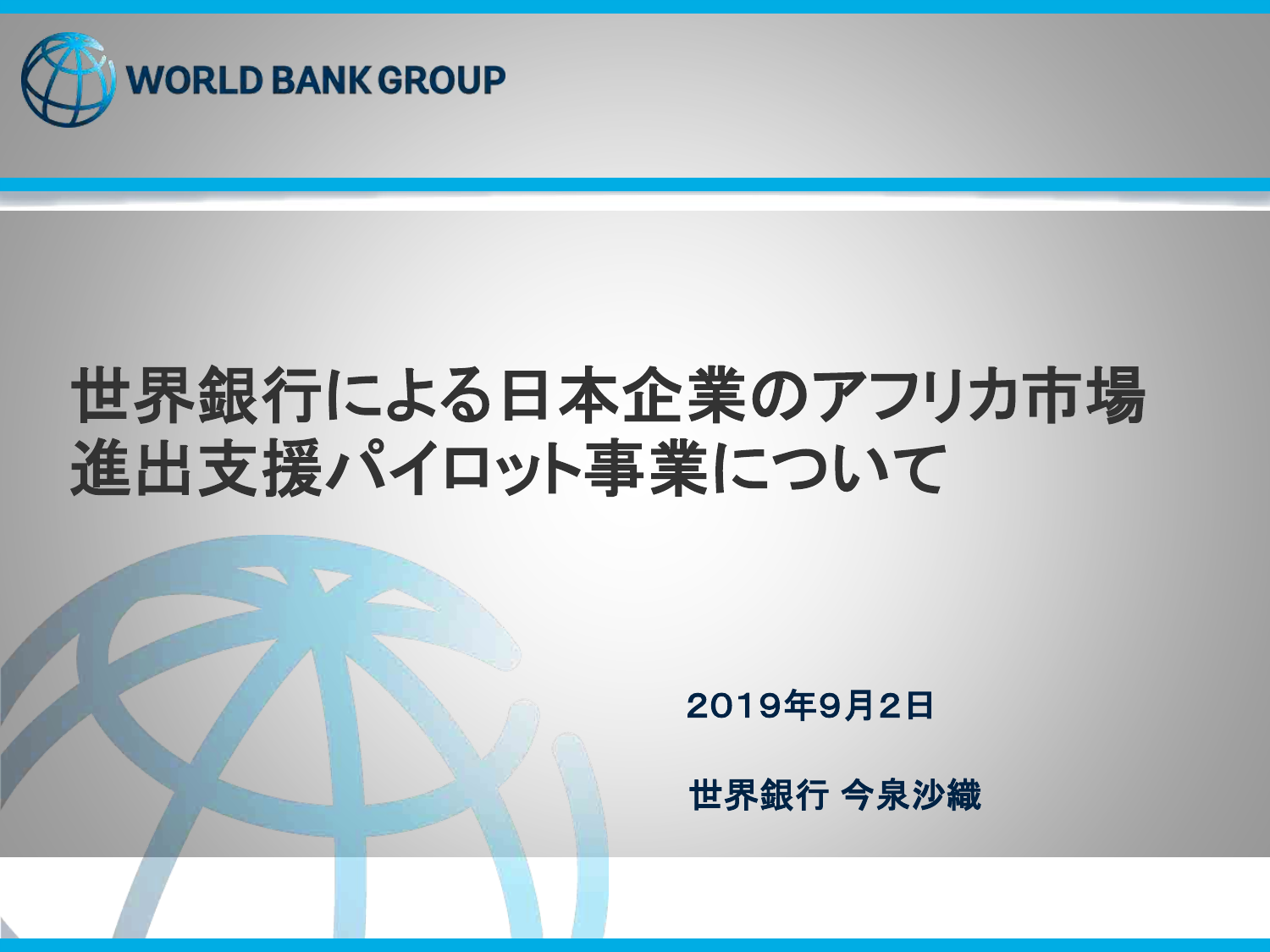#### **Background**

2018年10月に実施した日本でのアフリカー日本大学連携ワー クショップの結果、当連携へのデマンドがあることを知る。

2019年6月末に日本政府より世界銀行を通じて資金をいただき、 PASETとACEを通じたアフリカと日本の大学連携にサポートい ただく。今回は大学連携に加え、産学連携も強化。

当資金を通じたアクティビティの一部

- TICADサイドイベントおよび当イベントの開催、アフリカの大 学代表者の訪日
- アフリカの大学と日本企業の協業によるアフリカ市場進出支 援パイロット事業

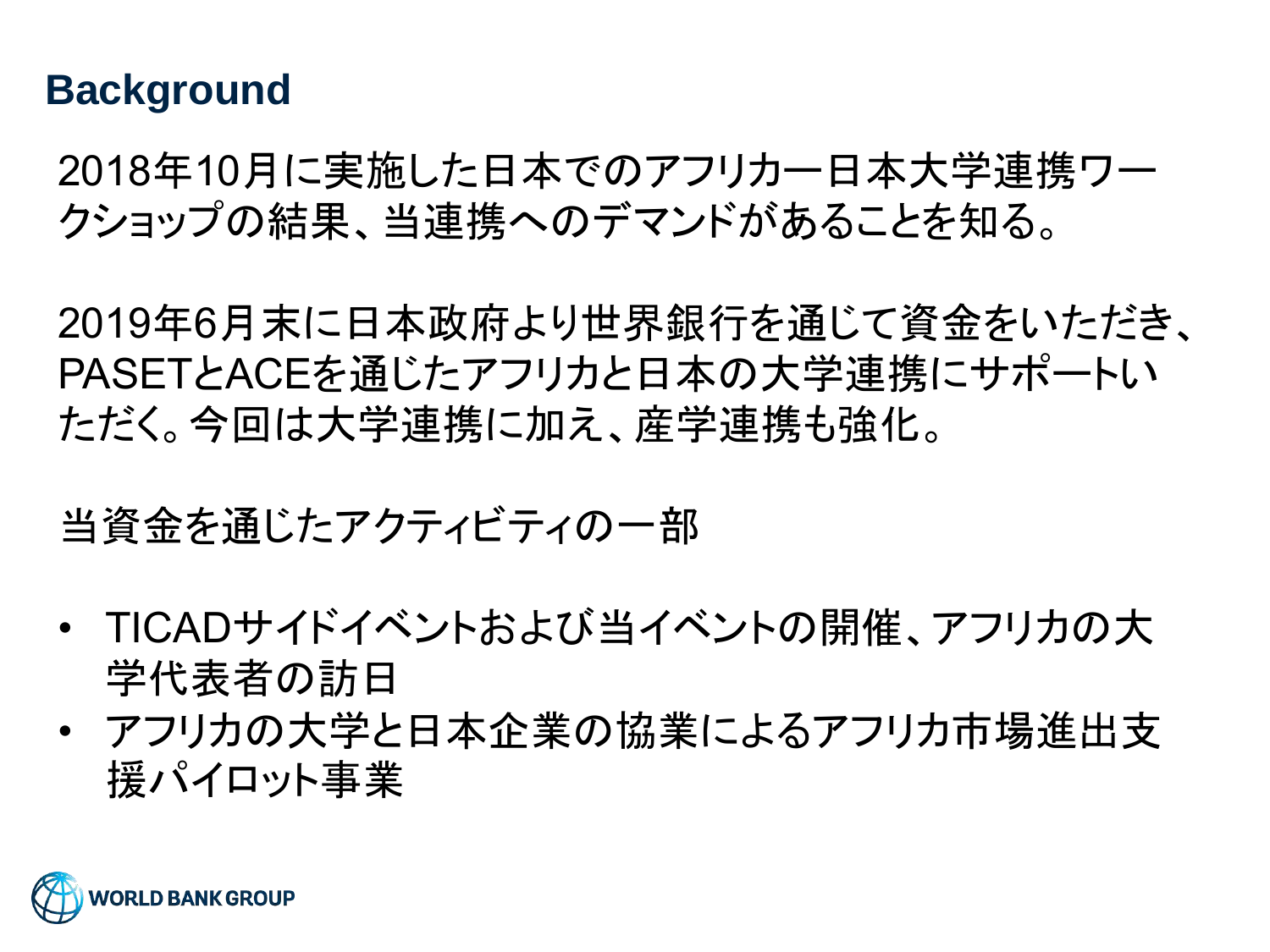# **Objectives**

- (i) improving African universities' process of research commercialization
- (ii) improving institutional tech transfer capacity at the university level
- (iii) improving foundations and contexts for intellectual property at institutional and national levels
- (iv) gaining hands-on experience in enterprising
- (v) developing new partnership with industry

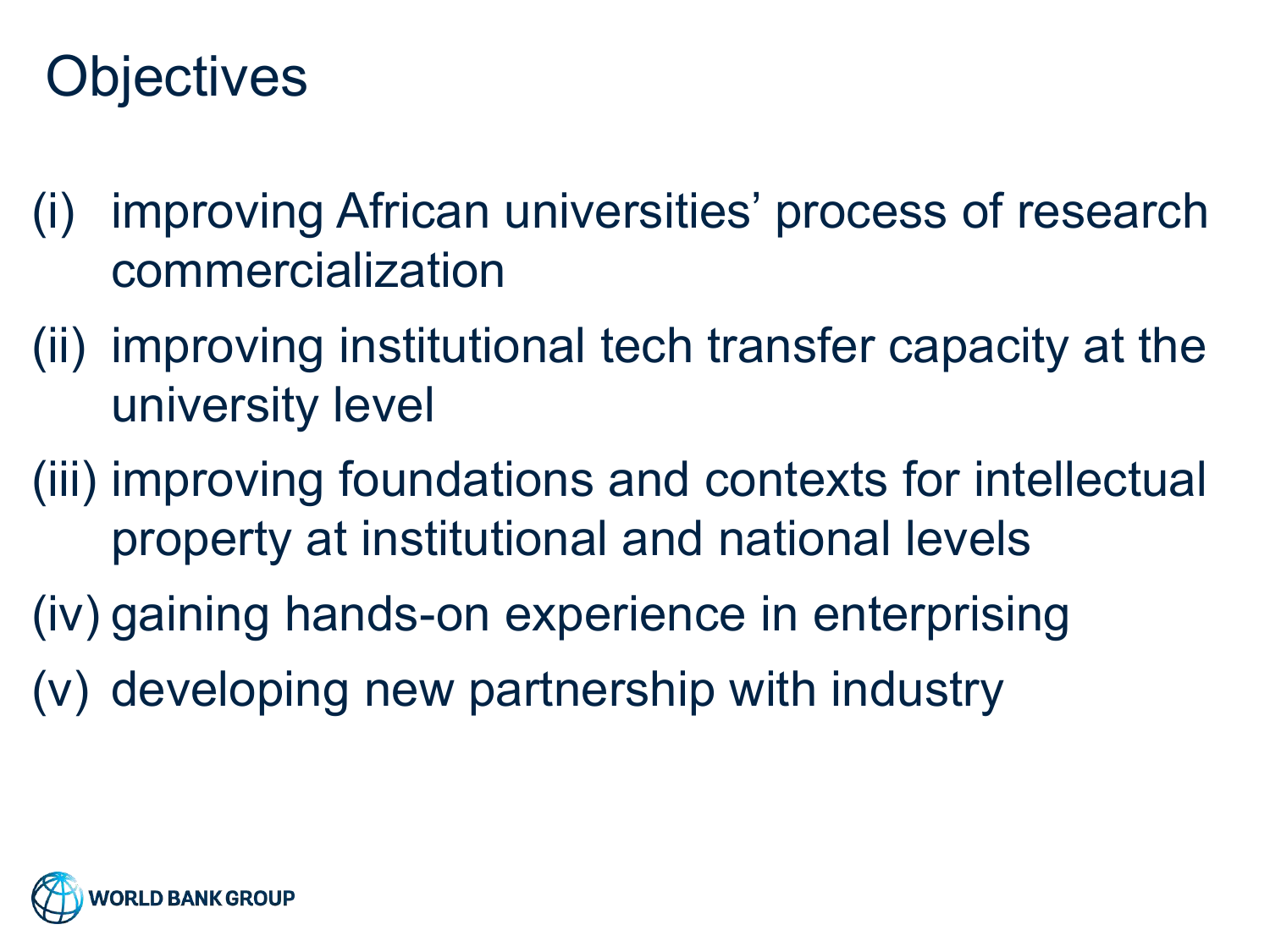Overall plan for the pilot – duration is 1.5 years:

- Call for proposal through the World Bank procurement system
- Select the bio venture firm
- Select 2-3 African universities from PASET and ACE based on the matching interest and criteria provided by the selected bio venture firm in consultation with the World Bank.
- Selection process can also include participation in the ACE regional workshops (September and November) to meet a variety of centers.
- Start discussions with selected universities to identify potential research commercialization opportunity or technology transfer opportunity. Discussion can take place both virtually and face to face.
- Develop an implementation plan (1-1.5 year) with each university
- Start implementation
- Regularly report to the World Bank team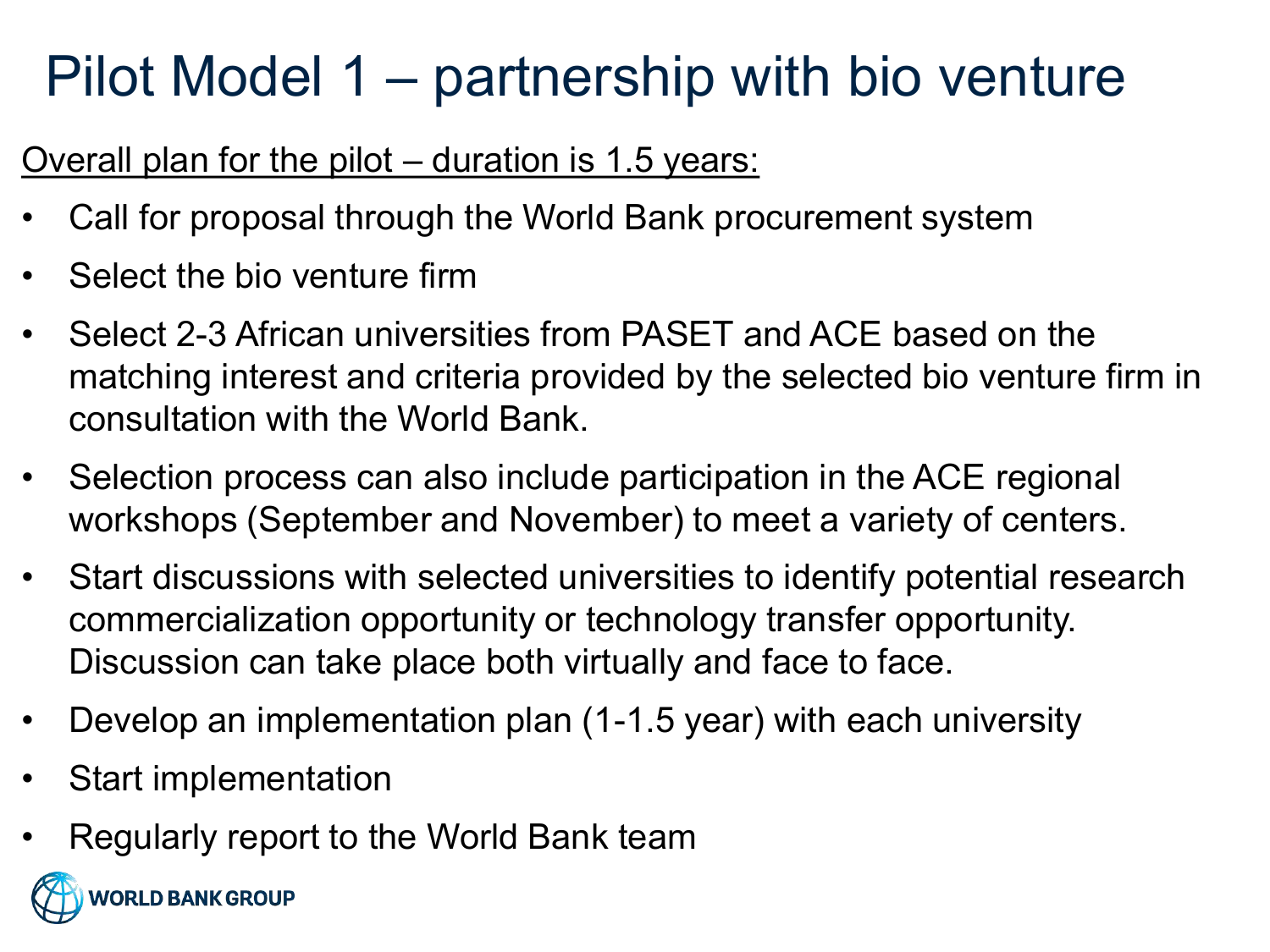### What is expected from the bio venture firm?

- Capacity development on commercialization of research and technology transfer for African universities
- Work with universities to identify constraints for commercialization of research and technology transfer including human resources, information, facilities, infrastructure, regulations, skills, money, time, and experience
- Develop a business plan with universities
- Develop a funding strategy and commercialization plan with universities
- Take field trips as needed to visit universities and investigate commercialization opportunity
- Capture the entire process of commercialization of research
- Conduct a dissemination workshop to showcase the results

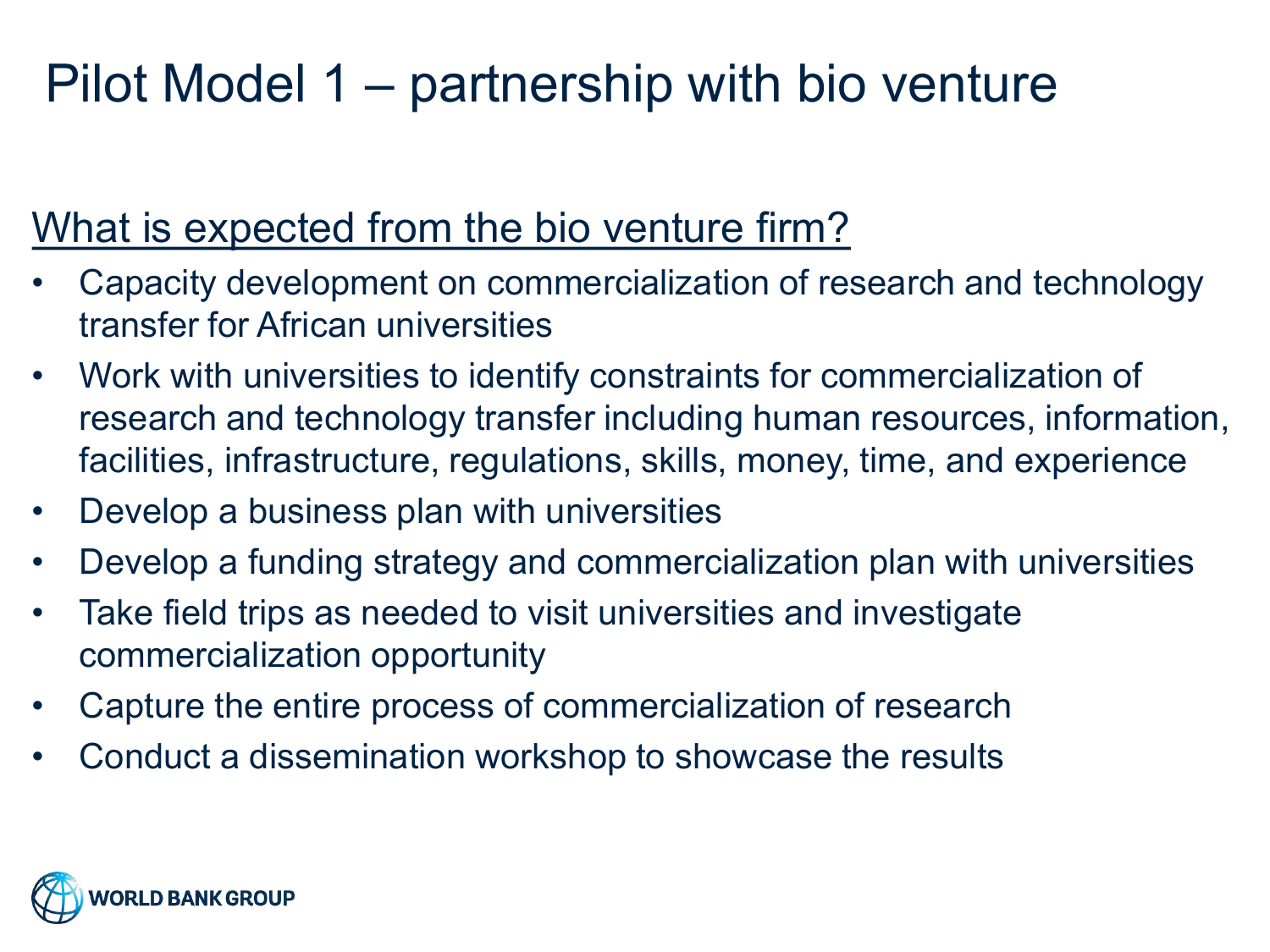### Expected outcomes

- Selected universities gain experience in detailed know-how of commercialization of research
- Bio venture firm learn about the constraints and opportunities in entering African market through working with African universities
- African universities learn about commercialization of research process through the dissemination workshop
- Business plan and funding plan being developed

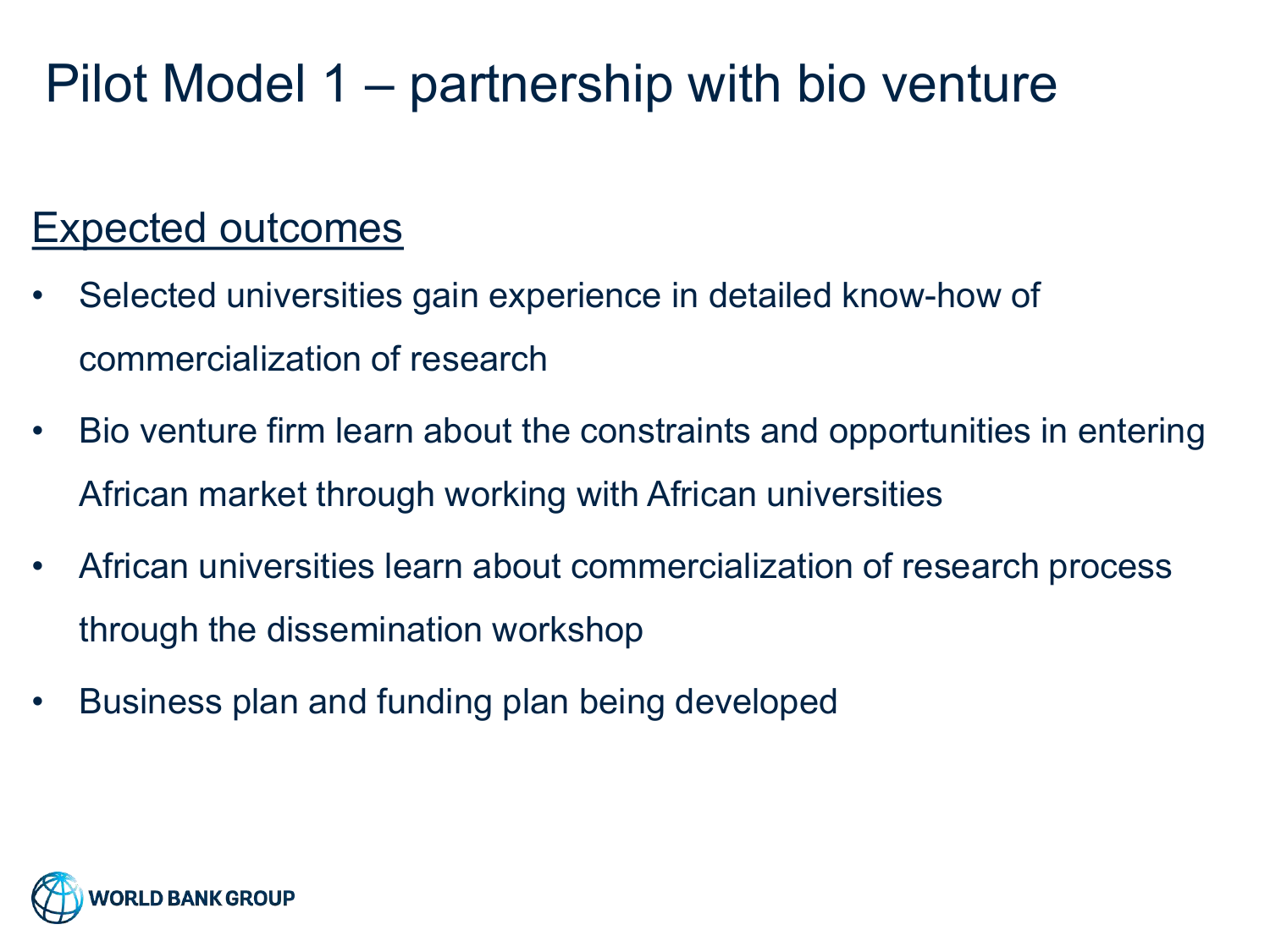### Next Steps

- Expression of Interest mid-September
- Request for proposal end September/early October
- Selection mid/end October
- Start implementation November

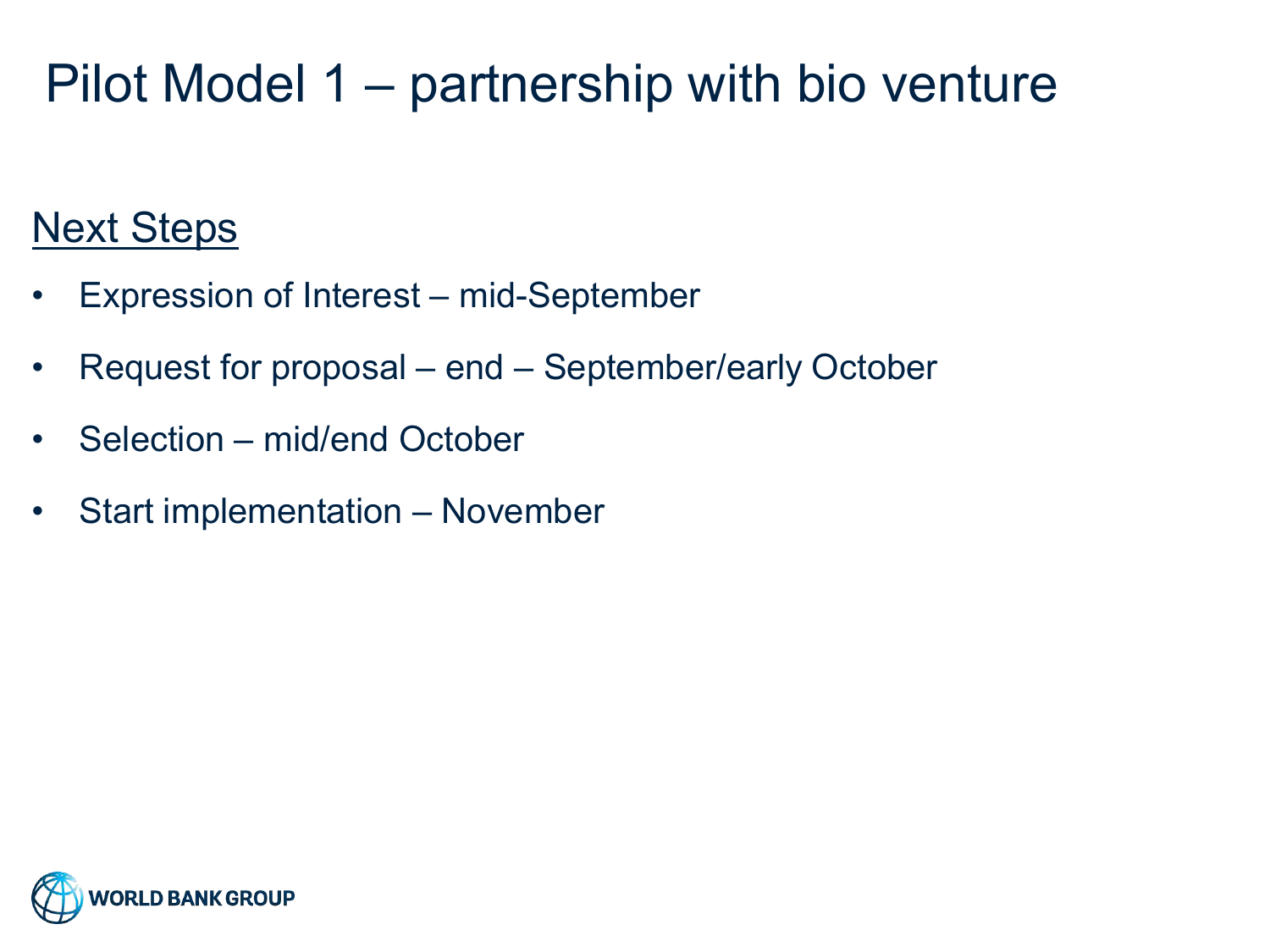### Pilot Model 2 – technical assistant to Japanese firms interested in entering African market

### Overall Plan

- World Bank selects a firm as an implementation partner which can provide technical assistant to Japanese firms interested in entering African market
- Selected firm in consultation with the World Bank develops an implementation plan (1.5 years)
- Implementation firm announces and reaches out to Japanese firms to participate in the pilot initiative
- Japanese firms participate in the pilot including field trips and selection of partner African universities
- Conduct matching between Japanese firms and African universities
- Start pilot, monitor progress, and share the results

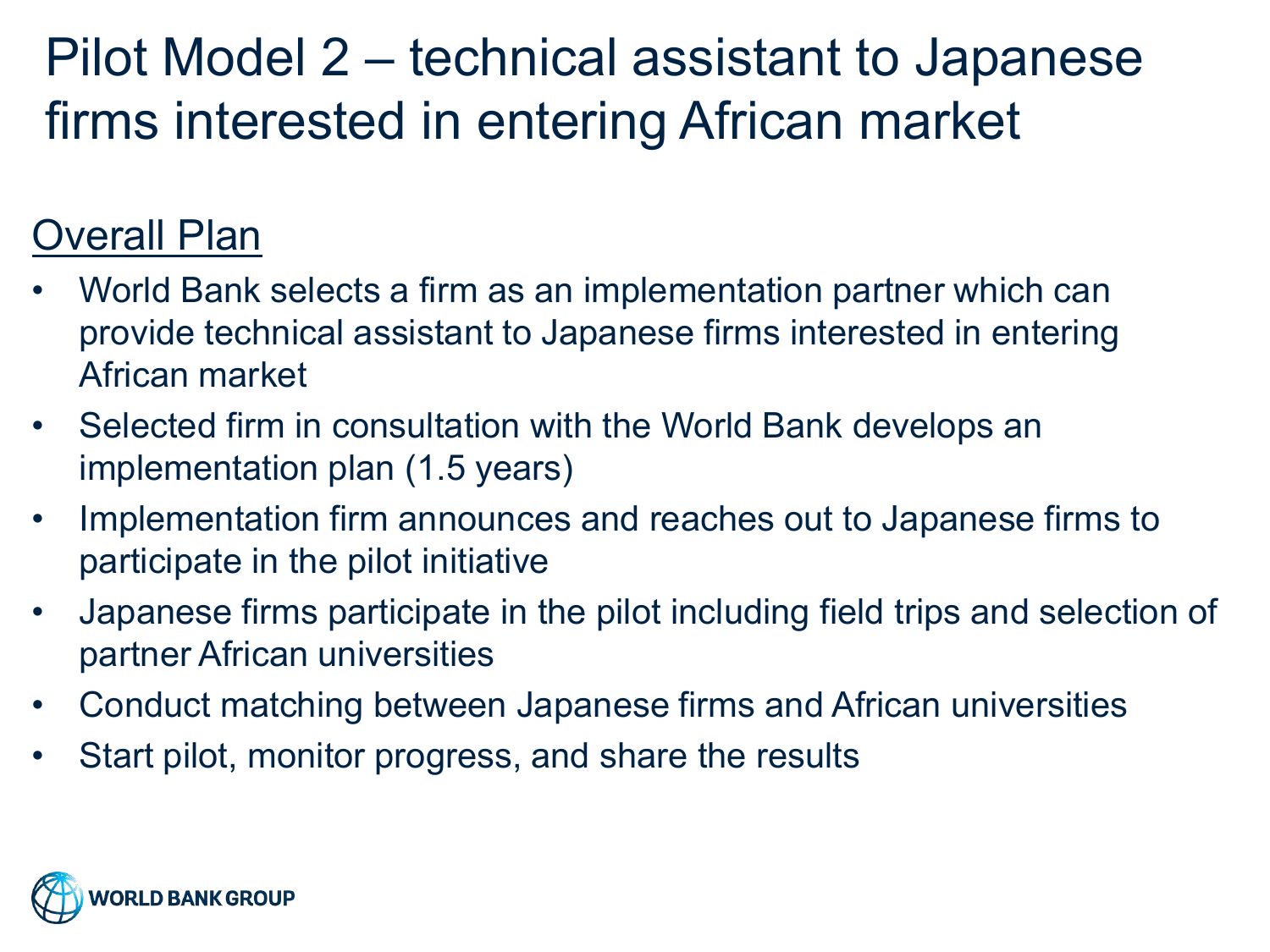Pilot Model 2 – technical assistant to Japanese firms interested in entering African market

Collaboration opportunities for firms with African universities

- Market research
- Prototype development
- Testing of technology
- Business model development
- Data collection and analysis

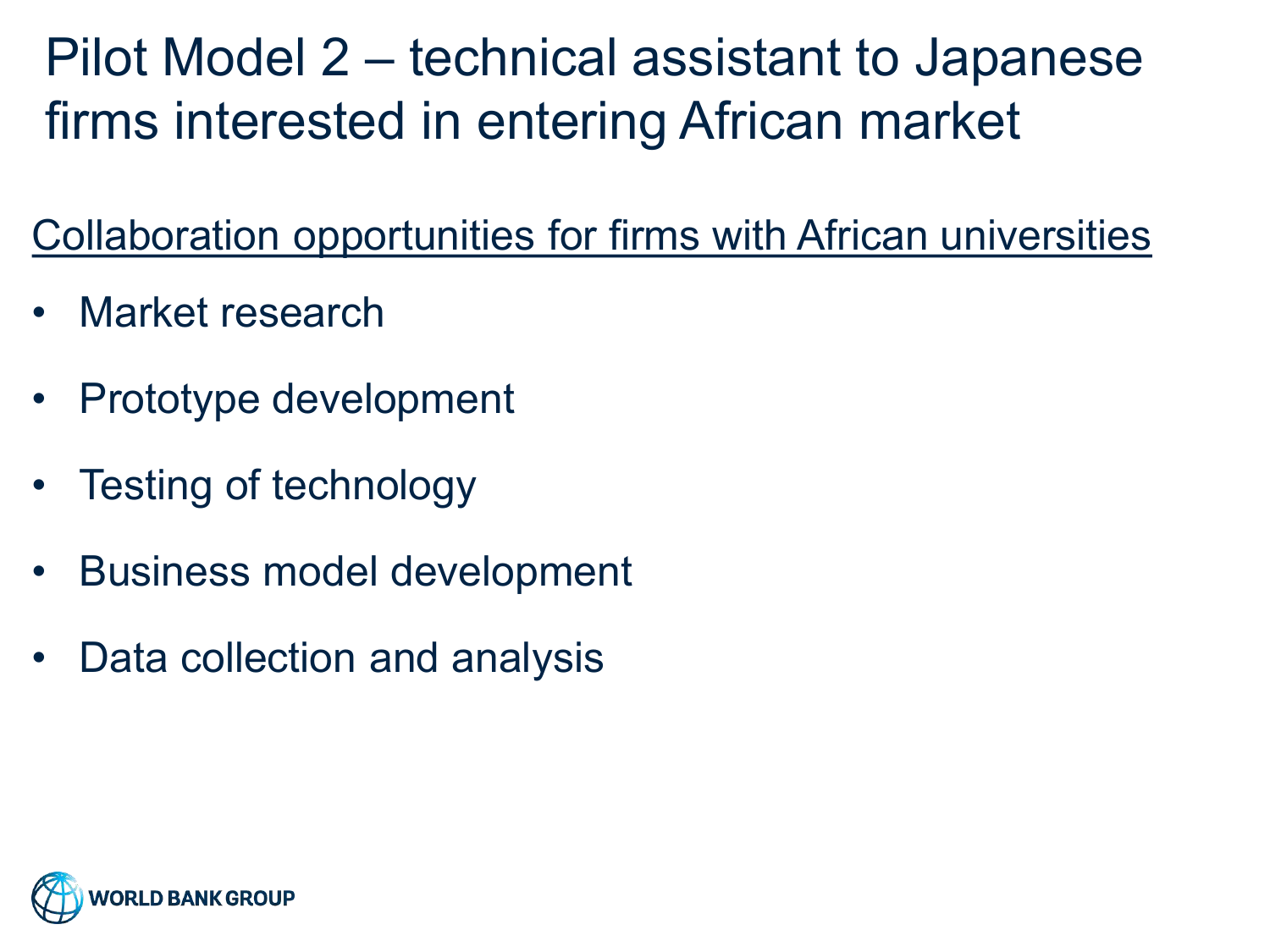Pilot Model 2 – technical assistant to Japanese firms interested in entering African market

### Next Steps

- Call for proposal for implementation firm ongoing
- Selection of the implementation firm mid/end September
- Project initiation October
- Call for Japanese firms to participate in the pilot November
- Dissemination of results (after the pilot)